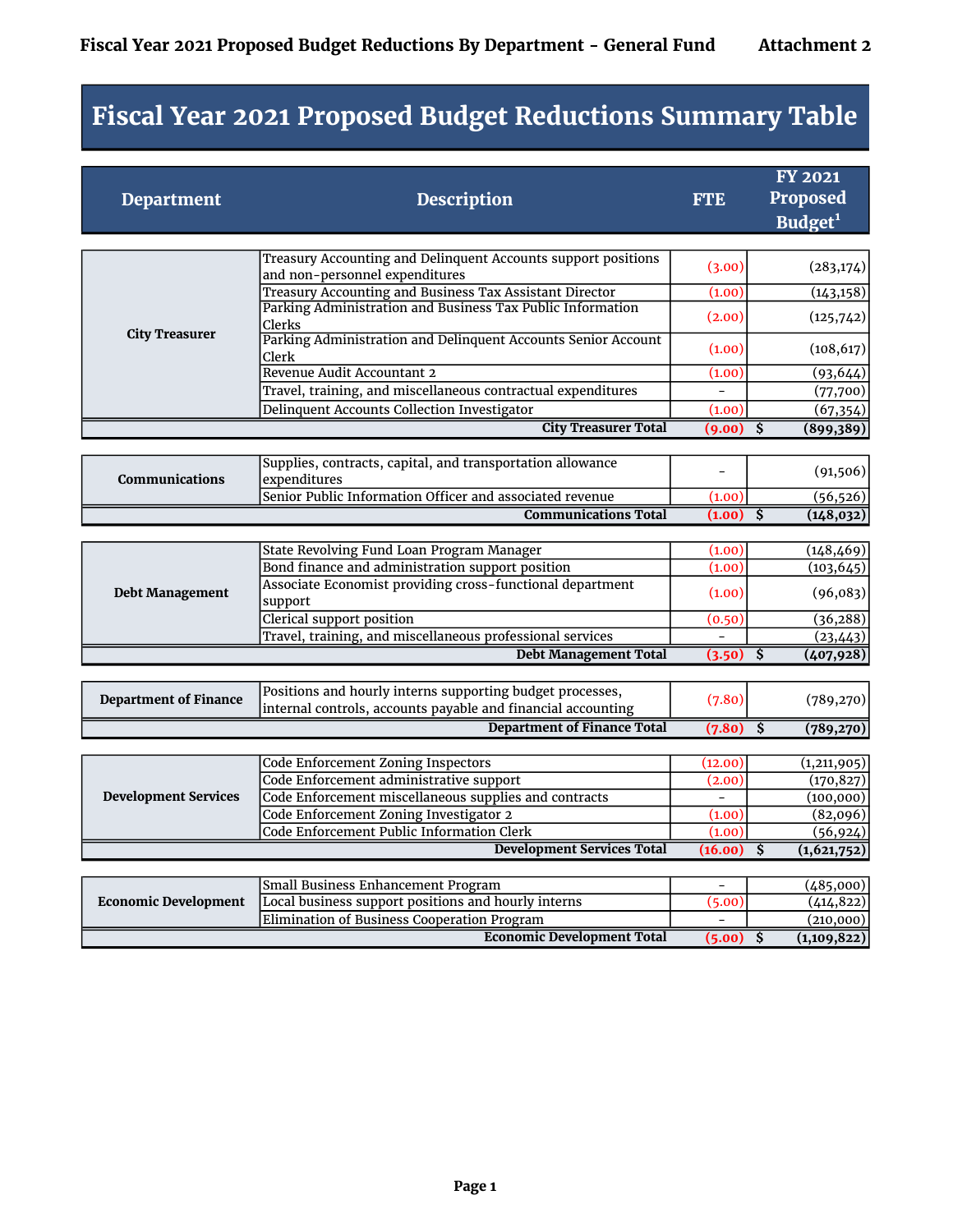## Fiscal Year 2021 Proposed Budget Reductions By Department - General Fund Attachment 2

|                                | Weekly Residential Refuse Collection program sanitation drivers                              | (7.00)                   |                             | (876, 711)  |
|--------------------------------|----------------------------------------------------------------------------------------------|--------------------------|-----------------------------|-------------|
|                                | Sidewalk sanitizing services savings                                                         | $\overline{\phantom{a}}$ |                             | (200,000)   |
|                                | Weekly collection services, hazardous waste storage and training,<br>supplies, and contracts |                          |                             | (140, 921)  |
| <b>Environmental Services</b>  | Disposal and Environmental Protection Division Hazmat position                               | (1.00)                   |                             | (106, 150)  |
|                                | Waste Reduction division contractual services                                                | $\qquad \qquad -$        |                             | (84, 352)   |
|                                | <b>Contractual services for Collection Services</b>                                          | $\overline{\phantom{0}}$ |                             | (54, 183)   |
|                                | Fueling station maintenance savings                                                          | $\overline{a}$           |                             | (35,000)    |
|                                | <b>Environmental Services Total</b>                                                          | (8.00)                   | \$                          | (1,497,317) |
|                                |                                                                                              |                          |                             |             |
|                                | Elimination of South University City Fast Response Squad                                     | (2.33)                   |                             | (389, 186)  |
| <b>Fire-Rescue</b>             | Swift Water Rescue Team training and cliff rescue instructor                                 |                          |                             | (115,090)   |
|                                | training<br>Elimination of Mobile Operation Detail Unit                                      |                          |                             | (112,087)   |
|                                | <b>Fire-Rescue Total</b>                                                                     | (2.33)                   | \$                          | (616, 363)  |
|                                |                                                                                              |                          |                             |             |
| <b>Homelessness Strategies</b> | San Diego Housing Commission funding                                                         |                          |                             | (420, 106)  |
|                                | <b>Homelessness Strategies Total</b>                                                         |                          | Ś                           | (420, 106)  |
|                                |                                                                                              |                          |                             |             |
|                                | Labor Relations Associate Human Resources Analyst                                            | (1.00)                   |                             | (158, 336)  |
|                                | Child Care Program Coordinator                                                               | (1.00)                   |                             | (116, 560)  |
| <b>Human Resources</b>         | Labor Relations administrative support                                                       | (1.00)                   |                             | (65, 387)   |
|                                | <b>Consulting services</b>                                                                   | $\overline{\phantom{0}}$ |                             | (29, 418)   |
|                                | Membership fees, office supplies, training, and consultant<br>services                       |                          |                             | (12, 124)   |
|                                | <b>Human Resources Total</b>                                                                 | (3.00)                   | \$                          | (381, 825)  |
|                                |                                                                                              |                          |                             |             |
| <b>Internal Operations</b>     | <b>Internal Operations Deputy Chief Operating Officer</b>                                    | (1.00)                   |                             | (412,091)   |
|                                | Miscellaneous supplies and contractual services                                              |                          |                             | (850)       |
|                                | <b>Internal Operations Total</b>                                                             | (1.00)                   | Ŝ                           | (412, 941)  |
|                                | Library hours reduction due to revised Central and Branch library                            |                          |                             |             |
|                                | hours (Sundays and Mondays)                                                                  | (96.51)                  |                             | (6,806,480) |
| Library                        | As-needed services (e.g., equipment installation                                             |                          |                             |             |
|                                | and building material replacements)                                                          |                          |                             | (150,000)   |
|                                | Maintenance and repair services                                                              |                          |                             | (45,000)    |
|                                | <b>Library Total</b>                                                                         | (96.51)                  | \$                          | (7,001,480) |
|                                |                                                                                              |                          |                             |             |
| Non-Mayoral                    | 4% reduction from the FY 2020 Adopted Budget for Non-Mayoral                                 |                          |                             | (3,919,289) |
| Departments <sup>2</sup>       | Departments                                                                                  |                          |                             |             |
|                                | <b>Non-Mayoral Departments Total</b>                                                         | $\blacksquare$           | $\overline{\boldsymbol{s}}$ | (3,919,289) |
| <b>Office of Boards and</b>    |                                                                                              |                          |                             |             |
| <b>Commissions</b>             | Boards and Commissions administrative support                                                | (1.00)                   |                             | (123, 581)  |

| 0011111119910119           |                                                                                   |        |            |
|----------------------------|-----------------------------------------------------------------------------------|--------|------------|
|                            | <b>Office of Boards and Commissions Total</b>                                     | (1.00) | (123, 581) |
|                            |                                                                                   |        |            |
|                            | <b>Office of the Assistant COO</b> Savings in supplies and miscellaneous services |        | (1,700)    |
|                            | <b>Office of the Assistant COO Total</b>                                          |        | (1,700)    |
|                            |                                                                                   |        |            |
| <b>Office of the Chief</b> | Docket Office Senior Legislative Recorder                                         | (1.00) | (134, 501) |
| <b>Operating Officer</b>   |                                                                                   |        |            |
|                            | <b>Office of the Chief Operating Officer Total</b>                                | (1.00) | (134, 501) |
|                            |                                                                                   |        |            |
| <b>Office of the Mayor</b> | Mayor's Representative 2 positions                                                | (2.00) | (364,481)  |
|                            | <b>Office of the Mayor Total</b>                                                  | (2.00) | (364, 481) |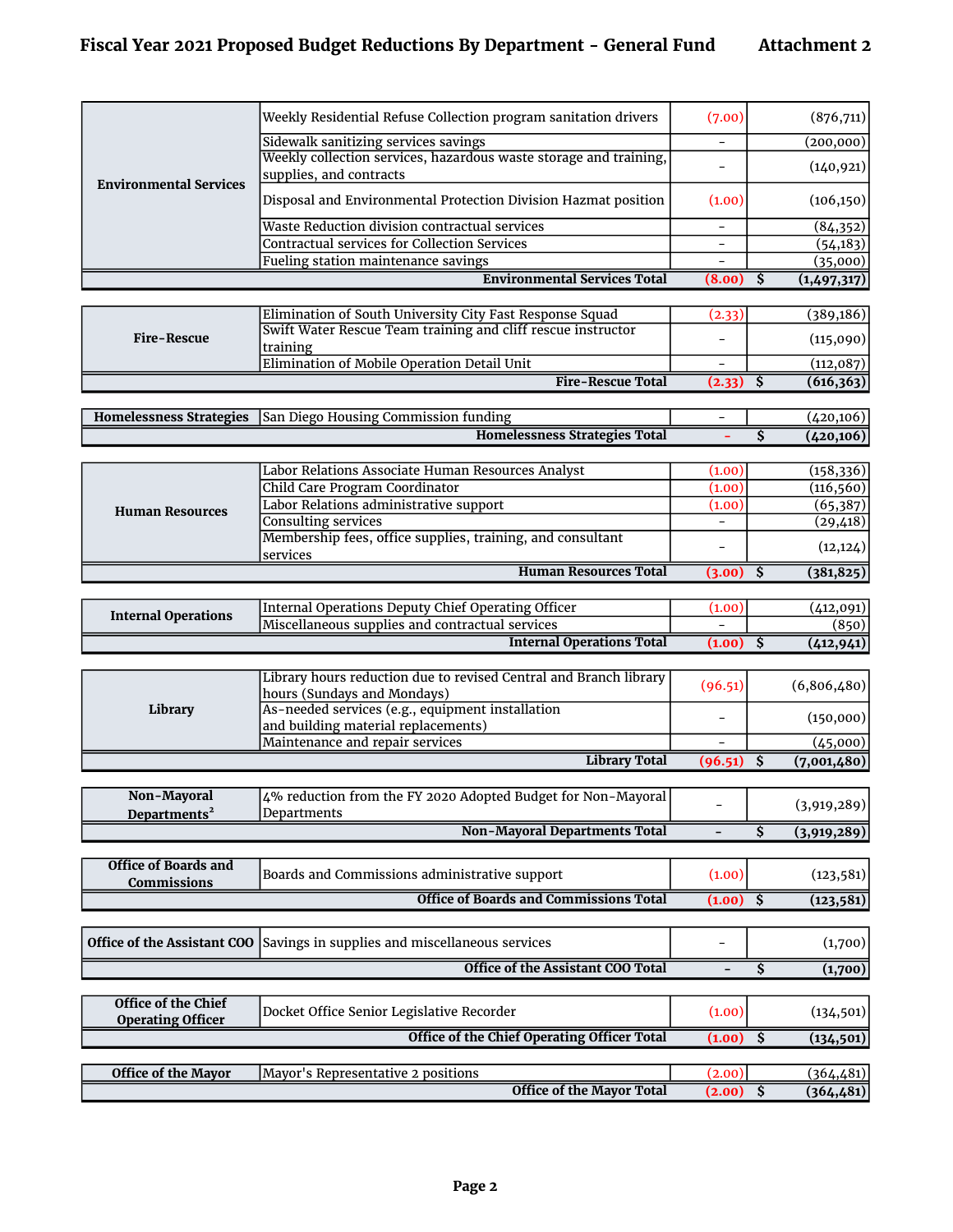$(10.00)$  \$  $(1,467,572)$ 

|                                    | Developed Regional Parks Division staff                                                                                                                                                                                                                                                                   | (13.00)                  |                         | (1,007,401) |
|------------------------------------|-----------------------------------------------------------------------------------------------------------------------------------------------------------------------------------------------------------------------------------------------------------------------------------------------------------|--------------------------|-------------------------|-------------|
|                                    | Operations reduced at 10 recreation center sites from 60 to 45<br>hours a week, including: Nobel and Ocean Air (CD1), Ocean Beach<br>and South Clairemont (CD2), Carmel Mountain Ranch/Sabre<br>Springs and Canyonside (CD5), Mira Mesa and North Clairemont<br>(CD6), Linda Vista and Kearny Mesa (CD7). | (12.50)                  |                         | (742, 576)  |
|                                    | Operations reduced at nine recreation center sites from 60 to 45<br>hours a week, including: Carmel Valley, Doyle, and Standley<br>(CD1); Robb Field (CD2); Rancho Bernardo and Scripps Ranch<br>(CD5); Hourglass (CD6); Allied Gardens and Tierrasanta (CD7).                                            | (11.25)                  |                         | (668,718)   |
|                                    | Operations reduced at seven recreation center sites from 60 to 45<br>hours a week, including: North Park (CD3); Martin Luther King,<br>Jr. (CD4); Montgomery Waller, South Bay, and Cesar Chavez<br>(CD8); City Heights and Mountain View (CD9)                                                           | (9.00)                   |                         | (569, 213)  |
|                                    | Operations reduced at seven recreation center sites from 60 to 45<br>hours a week, including: Golden Hill (CD3), Paradise Hills and<br>Encanto (CD4), Memorial and San Ysidro (CD8), Colina del Sol<br>and Willie Henderson (CD9)                                                                         | (8.50)                   |                         | (484, 245)  |
| <b>Parks and Recreation</b>        | Operations reduced at seven recreation center sites from 60 to 45<br>hours a week, including: La Jolla and Pacific Highlands Ranch<br>(CD1), Pacific Beach (CD2), Lopez Ridge (CD6), San Carlos (CD7),<br>Black Mountain Gym and Hilltop (CD5).                                                           | (7.50)                   |                         | (449, 470)  |
|                                    | Brush management reduced from 509 to 466 acres per year                                                                                                                                                                                                                                                   | $\overline{\phantom{a}}$ |                         | (411, 473)  |
|                                    | Operations reduced at four recreation center sites from 60 to 45<br>hours a week, including: Adams (CD3), Skyline (CD4), Silver<br>Wing (CD8), and Southcrest (CD9)                                                                                                                                       | (5.00)                   |                         | (306, 661)  |
|                                    | Department administrative support positions                                                                                                                                                                                                                                                               | (2.00)                   |                         | (293, 846)  |
|                                    | Citywide Park Maintenance Staff for Developed Regional Parks                                                                                                                                                                                                                                              | (3.00)                   |                         | (205, 865)  |
|                                    | Operations reduced at the Balboa Park Activity Center and                                                                                                                                                                                                                                                 |                          |                         |             |
|                                    | Municipal Gymnasium from 60 to 45 hours a week (CD3)                                                                                                                                                                                                                                                      | (2.50)                   |                         | (202, 384)  |
|                                    | Swim Team and Water Polo Programs reduced in non-summer<br>months at all pools except Ned Baumer                                                                                                                                                                                                          | (6.38)                   |                         | (175, 573)  |
|                                    | Park maintenance and safety staff                                                                                                                                                                                                                                                                         | (2.00)                   |                         | (125, 551)  |
|                                    | Pool operations reduced to core hours during the summer and off-                                                                                                                                                                                                                                          | (2.08)                   |                         | (92, 394)   |
|                                    | season at all pools except Ned Baumer                                                                                                                                                                                                                                                                     |                          |                         |             |
|                                    | 14 week closure of all pools except Ned Baumer                                                                                                                                                                                                                                                            | (3.08)                   |                         | (89, 784)   |
|                                    | Mission Trails Park Ranger                                                                                                                                                                                                                                                                                | (1.00)                   |                         | (79,052)    |
|                                    | <b>Parks and Recreation Total</b>                                                                                                                                                                                                                                                                         | $(88.79)$ \$             |                         | (5,904,206) |
|                                    | Get It Done contractual support (\$450K remaining)                                                                                                                                                                                                                                                        | $\overline{\phantom{a}}$ |                         | (150,000)   |
|                                    | Open Data programs                                                                                                                                                                                                                                                                                        |                          |                         | (65,000)    |
| <b>Performance &amp; Analytics</b> | <b>Adobe Creative Cloud software licenses</b>                                                                                                                                                                                                                                                             | $\overline{\phantom{a}}$ |                         | (3,093)     |
|                                    | Office supplies                                                                                                                                                                                                                                                                                           |                          |                         | (2,500)     |
|                                    | <b>Performance &amp; Analytics Total</b>                                                                                                                                                                                                                                                                  |                          | \$                      | (220, 593)  |
|                                    |                                                                                                                                                                                                                                                                                                           |                          |                         |             |
|                                    | Community Plan updates, Multiple Species Conservation                                                                                                                                                                                                                                                     |                          |                         |             |
|                                    | Program, and Geographic Information System support staff                                                                                                                                                                                                                                                  | (6.00)                   |                         | (733, 407)  |
|                                    | Contractual services savings/anticipated completion of Parks                                                                                                                                                                                                                                              |                          |                         |             |
| Planning                           | Master Plan                                                                                                                                                                                                                                                                                               |                          |                         | (399,050)   |
|                                    | Administrative support staff                                                                                                                                                                                                                                                                              | (3.00)                   |                         | (264, 115)  |
|                                    | Miscellaneous expenditures for Community Planning support                                                                                                                                                                                                                                                 |                          |                         | (71,000)    |
|                                    | Associate Engineer-Traffic due to new Office of Mobility                                                                                                                                                                                                                                                  | (1.00)                   |                         |             |
|                                    | <b>Planning Total</b>                                                                                                                                                                                                                                                                                     | (10.00)                  | $\overline{\mathbf{s}}$ | (1,467,572) |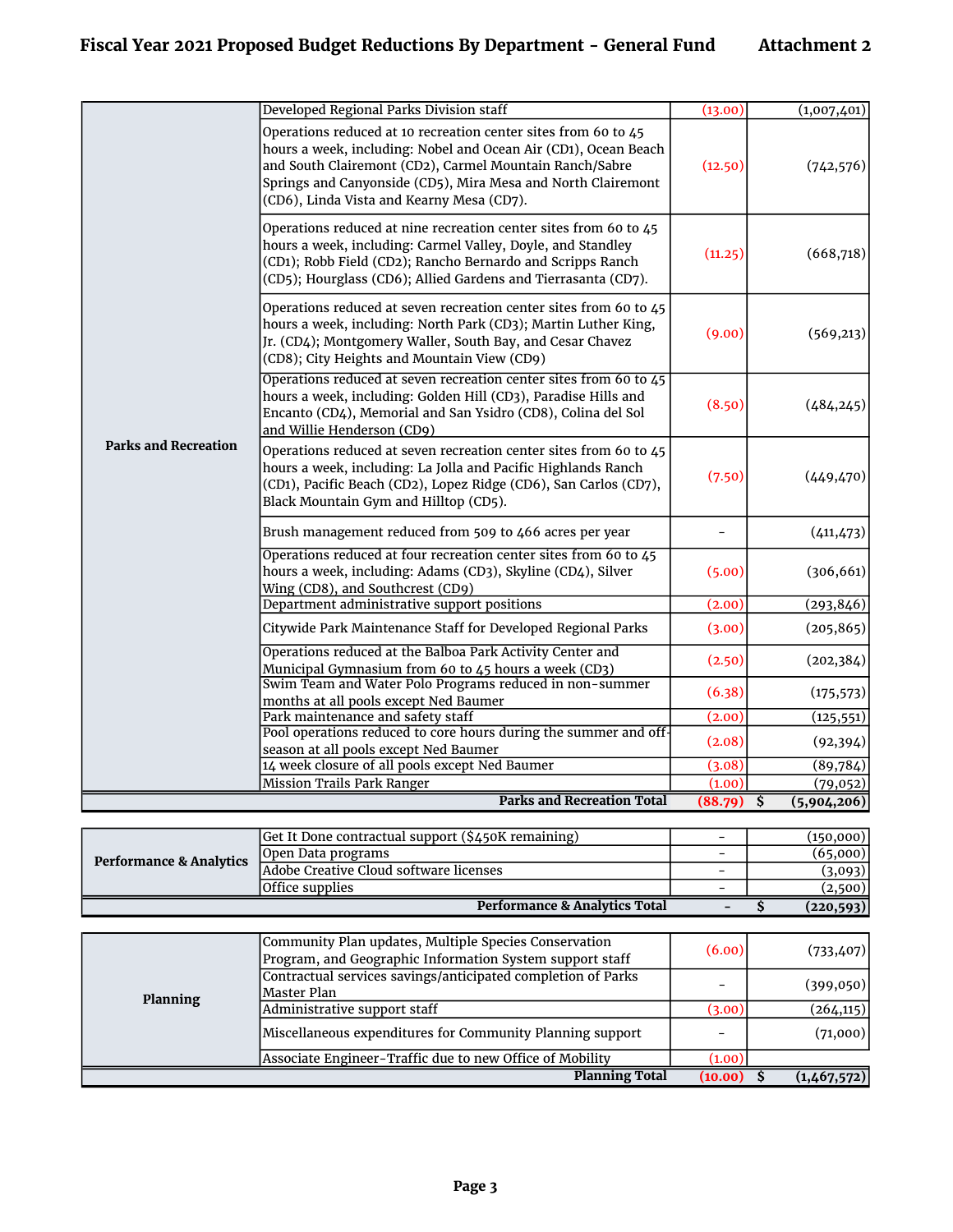## Fiscal Year 2021 Proposed Budget Reductions By Department - General Fund Attachment 2

|                         | Overtime for extension of shift activities                  |         | (1,826,099)            |
|-------------------------|-------------------------------------------------------------|---------|------------------------|
|                         | STAR/PAL unit staff                                         | (7.00)  | (1,386,015)            |
|                         | Helicopter purchase maintenance savings                     |         | (900, 000)             |
| Police                  | Trolley Team sworn reduction                                | (3.00)  | (614, 784)             |
|                         | Air support flight hours and associated maintenance         |         | (547,500)              |
|                         | Patrol Operations Police Investigative Service Officer 2s   | (7.00)  | (547, 223)             |
|                         | Narcotics and Records civilian support staff                | (5.00)  | (322, 193)             |
|                         | Domestic Violence Unit civilian support staff               | (1.00)  | (148, 565)             |
|                         | <b>Police Total</b>                                         | (23.00) | (6, 292, 379)          |
|                         |                                                             |         |                        |
|                         | Increased closure of City reservoirs for recreation         |         | $\overline{(400,000)}$ |
| <b>Public Utilities</b> | Wastewater disposal contractual services at City reservoirs |         | (140,000)              |
|                         |                                                             |         |                        |

|                                     | <b>Public Utilities Total</b>                    | $\overline{\phantom{0}}$ | (648,501) |
|-------------------------------------|--------------------------------------------------|--------------------------|-----------|
|                                     |                                                  |                          |           |
| <b>Public Works &amp; Utilities</b> | Enterprise Asset Management contractual services | $\overline{\phantom{0}}$ | (22,452)  |
|                                     | <b>Public Works &amp; Utilities Total</b>        | $\overline{\phantom{0}}$ | (22, 452) |

| <b>Purchasing &amp; Contracting</b> | Department Management and Equal Opportunity Contracting<br>Program administrative staff | (2.00) | (194, 671) |
|-------------------------------------|-----------------------------------------------------------------------------------------|--------|------------|
|                                     | Senior Procurement Contracting Officer                                                  | (1.00) | (104, 733) |
|                                     | Living Wage Program Senior Management Analyst                                           | (1.00) | (102, 887) |
|                                     | Associate Procurement Contracting Officer                                               | (1.00) | (97,061)   |
|                                     | Contractual services, supplies, and training                                            |        | (33, 865)  |
|                                     | <b>Purchasing &amp; Contracting Total</b>                                               | (5.00) | (533,217)  |

| <b>READ - Facilities Services</b> | Stadium maintenance positions                                 | (29.00) | 62,266     |
|-----------------------------------|---------------------------------------------------------------|---------|------------|
|                                   | Positions supporting various Facilities maintenance functions | (9.00)  | (771,761)  |
|                                   | Facilities administrative support                             | (1.00)  | (110,090)  |
|                                   | Stadium operations Building Supervisor                        | (1.00)  | (66, 584)  |
|                                   | Maintenance related supplies                                  |         | (56, 729)  |
|                                   | <b>READ - Facilities Services Total</b>                       | (40.00) | (942, 898) |

| <b>Real Estate Assets</b>                            | Staff support for acquisition, disposition, and asset management,<br>and contractual expenditures | (6.00)                   | (621,278)  |
|------------------------------------------------------|---------------------------------------------------------------------------------------------------|--------------------------|------------|
|                                                      | Central plant maintenance                                                                         |                          | (253, 693) |
|                                                      | <b>Real Estate Assets Total</b>                                                                   | $(6.00)$ S               | (874, 971) |
|                                                      |                                                                                                   |                          |            |
| <b>Smart &amp; Sustainable</b><br><b>Communities</b> | Urban Planning contractual services                                                               | $\overline{\phantom{0}}$ | (79, 130)  |
|                                                      | <b>Smart &amp; Sustainable Communities Total</b>                                                  |                          | (79,130)   |